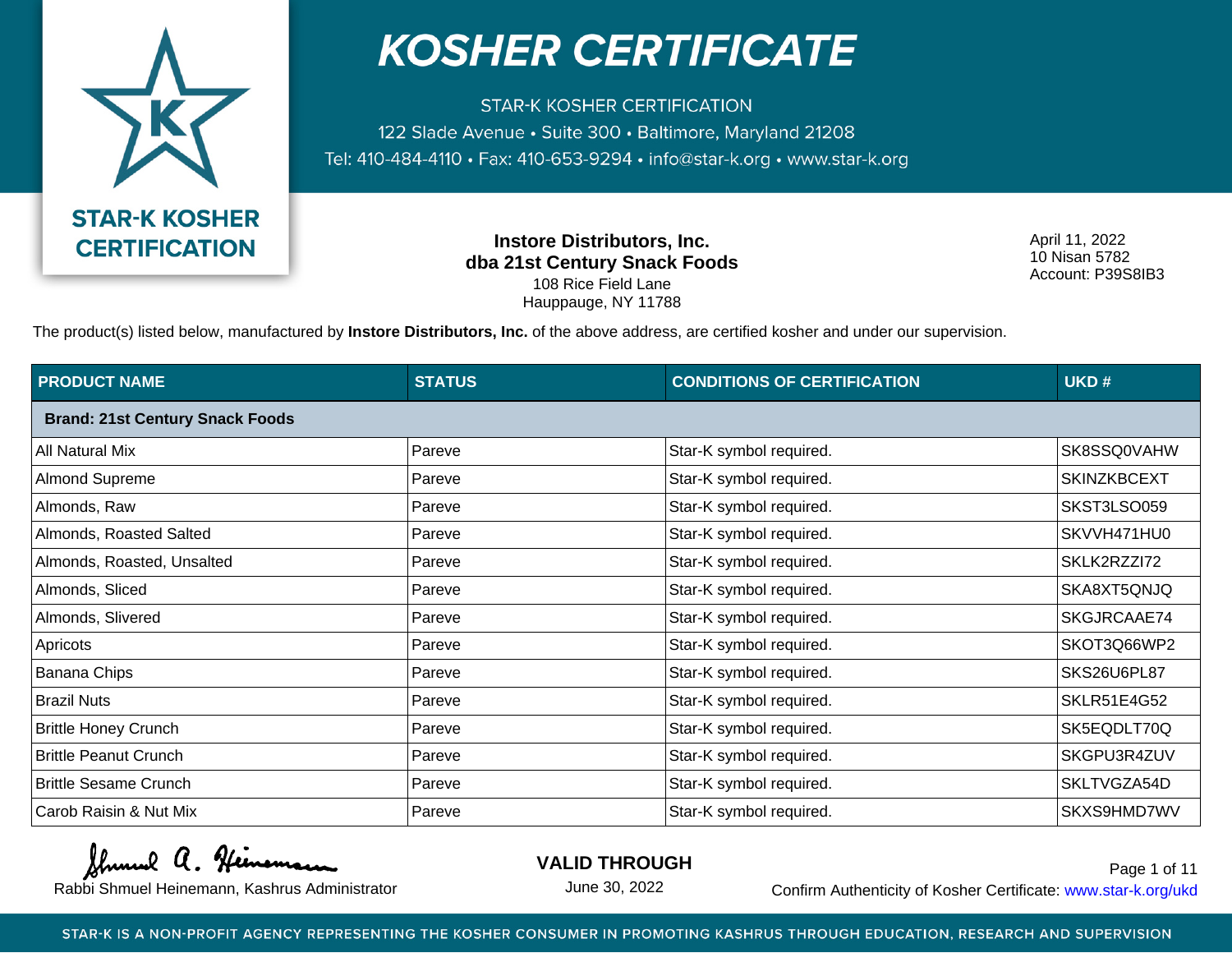

**STAR-K KOSHER CERTIFICATION** 122 Slade Avenue • Suite 300 • Baltimore, Maryland 21208 Tel: 410-484-4110 · Fax: 410-653-9294 · info@star-k.org · www.star-k.org

> **Instore Distributors, Inc. dba 21st Century Snack Foods** 108 Rice Field Lane Hauppauge, NY 11788

April 11, 2022 10 Nisan 5782 Account: P39S8IB3

The product(s) listed below, manufactured by **Instore Distributors, Inc.** of the above address, are certified kosher and under our supervision.

| <b>PRODUCT NAME</b>                    | <b>STATUS</b> | <b>CONDITIONS OF CERTIFICATION</b> | UKD#        |
|----------------------------------------|---------------|------------------------------------|-------------|
| <b>Brand: 21st Century Snack Foods</b> |               |                                    |             |
| Cashew Nuts, Salted/Unsalted           | Pareve        | Star-K symbol required.            | SK84HUC07GC |
| Cashews, Raw                           | Pareve        | Star-K symbol required.            | SKY07RNHIXI |
| <b>Cherry Bites</b>                    | Pareve        | Star-K symbol required.            | SKMSR97V3BU |
| <b>Chocolate Covered Cherry Twist</b>  | Pareve        | Star-K symbol required.            | SK4CRDZZMK2 |
| <b>Chocolate Covered Vanilla Twist</b> | Pareve        | Star-K symbol required.            | SKOS30CVAOT |
| Chocolate Non-Pareils White & Assorted | Pareve        | Star-K symbol required.            | SKX5AU1KD3E |
| Dark Candy and Nut Platter             | Pareve        | Star-K symbol required.            | SK5GHZE572I |
| Dark Chocolate Break Up                | Pareve        | Star-K symbol required.            | SK78Q1ILAUH |
| Dark Chocolate Bridge Mix              | Pareve        | Star-K symbol required.            | SKHECP3CENM |
| Dark Chocolate Pareils                 | Pareve        | Star-K symbol required.            | SKB89J8JWVD |
| Dark Chocolate Peppermint Disks        | Pareve        | Star-K symbol required.            | SKJNMP7HC80 |
| Dark Chocolate Raisins                 | Pareve        | Star-K symbol required.            | SKGYC6O7HI2 |
| Dieters Delight                        | Pareve        | Star-K symbol required.            | SKLZ5XG0057 |
| <b>Dried Cranberries</b>               | Pareve        | Star-K symbol required.            | SKRAKJEUI2J |

Shumud a. Heinema

**VALID THROUGH**

June 30, 2022

Rabbi Shmuel Heinemann, Kashrus Administrator **Confirm Authenticity of Kosher Certificate:** www.star-k.org/ukd Page 2 of 11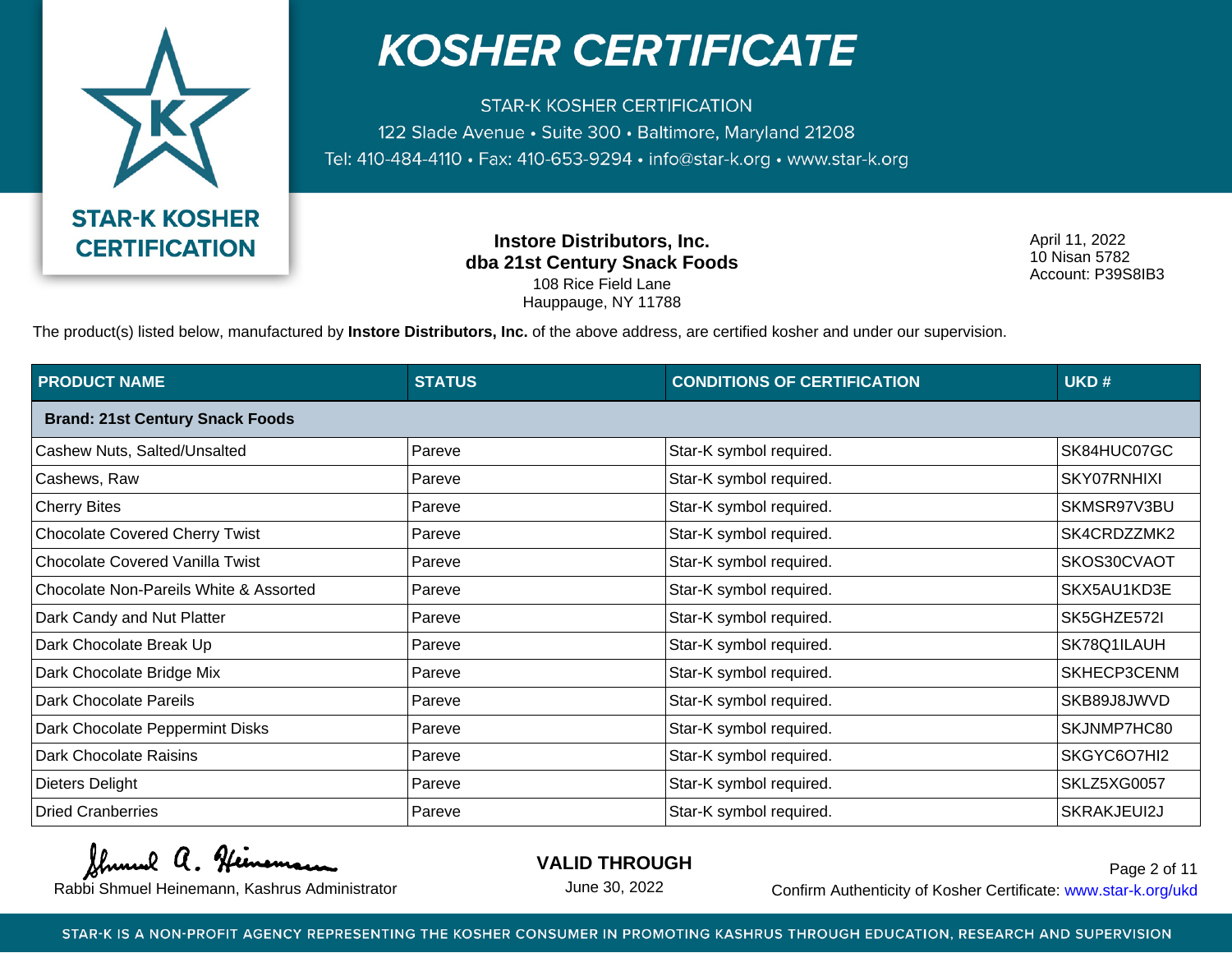

**STAR-K KOSHER CERTIFICATION** 122 Slade Avenue • Suite 300 • Baltimore, Maryland 21208 Tel: 410-484-4110 · Fax: 410-653-9294 · info@star-k.org · www.star-k.org

> **Instore Distributors, Inc. dba 21st Century Snack Foods** 108 Rice Field Lane Hauppauge, NY 11788

April 11, 2022 10 Nisan 5782 Account: P39S8IB3

The product(s) listed below, manufactured by **Instore Distributors, Inc.** of the above address, are certified kosher and under our supervision.

| <b>PRODUCT NAME</b>                     | <b>STATUS</b> | <b>CONDITIONS OF CERTIFICATION</b> | UKD#               |
|-----------------------------------------|---------------|------------------------------------|--------------------|
| <b>Brand: 21st Century Snack Foods</b>  |               |                                    |                    |
| Dried Fruit (No Figs or Dates) Platters | Pareve        | Star-K symbol required.            | SK528OD630I        |
| <b>Dried Fruit Platters</b>             | Pareve        | Star-K symbol required.            | SKV71U2O0KK        |
| <b>Dried Mixed Fruit</b>                | Pareve        | Star-K symbol required.            | SK1PRTA6PEW        |
| <b>Dried Peaches</b>                    | Pareve        | Star-K symbol required.            | SKA4X45JWPA        |
| <b>Dried Pears</b>                      | Pareve        | Star-K symbol required.            | <b>SKBKYNKOSUU</b> |
| <b>Energy Mix</b>                       | Pareve        | Star-K symbol required.            | SKRM9MQ0E10        |
| Fancy Nut Mix, Salted/Unsalted          | Pareve        | Star-K symbol required.            | SKQ583BUIXG        |
| <b>Filberts</b>                         | Pareve        | Star-K symbol required.            | SK1HGG1HIHX        |
| Fruit and Nut Mix                       | Pareve        | Star-K symbol required.            | SK0KFE66P9T        |
| Fruit Flavored Slices, Assorted         | Pareve        | Star-K symbol required.            | SK67J3G635L        |
| <b>Ginger Slices</b>                    | Pareve        | Star-K symbol required.            | SKVX7CVMJ0V        |
| <b>Gold Raisins</b>                     | Pareve        | Star-K symbol required.            | SKHN0WKT3L7        |
| Green Pea Wasabi                        | Pareve        | Star-K symbol required.            | SK4H31L8W22        |
| <b>Green Peas</b>                       | Pareve        | Star-K symbol required.            | SKH2YCQZMG2        |

Shumud a. Heinema

**VALID THROUGH**

June 30, 2022

Rabbi Shmuel Heinemann, Kashrus Administrator **Confirm Authenticity of Kosher Certificate:** www.star-k.org/ukd Page 3 of 11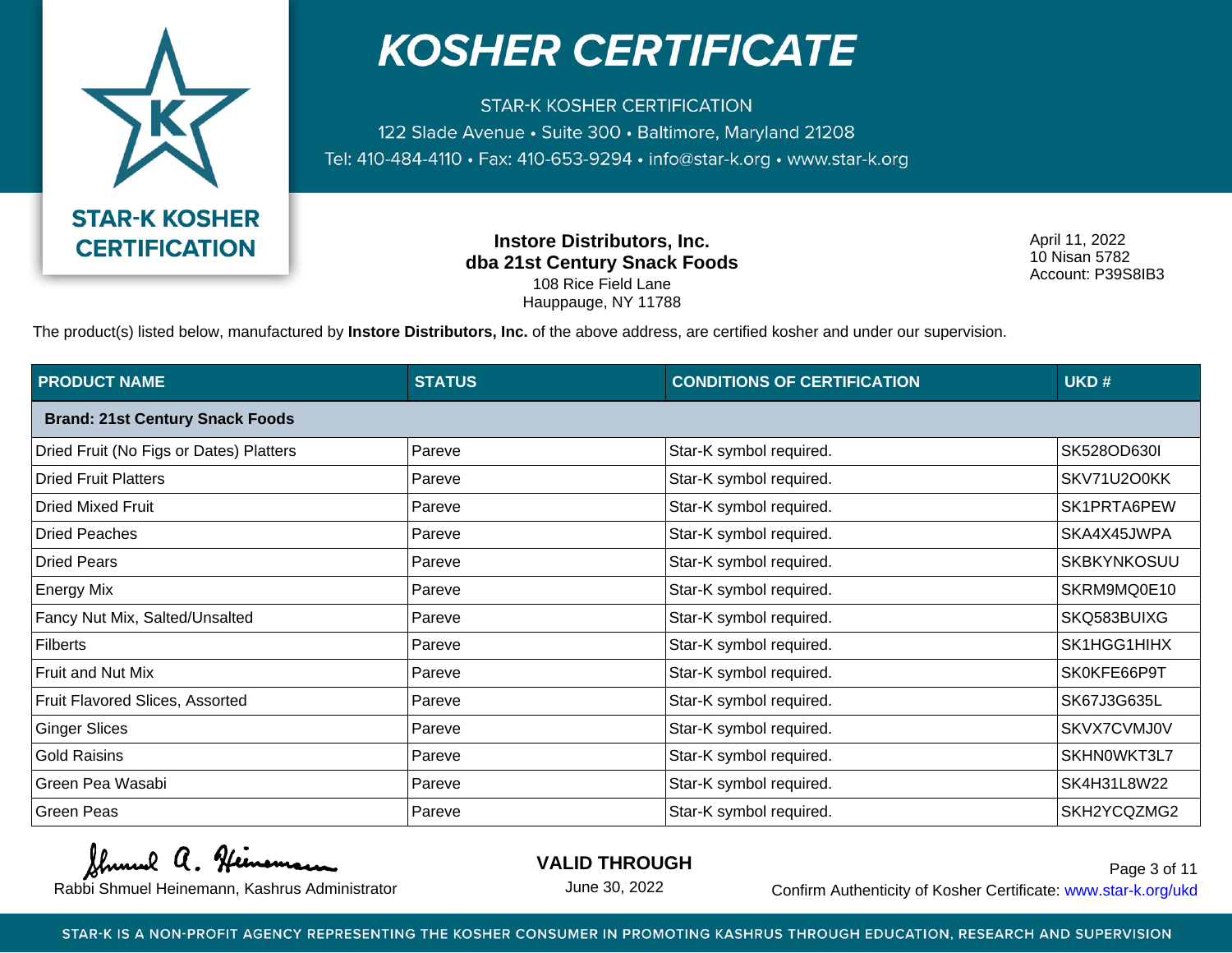

**STAR-K KOSHER CERTIFICATION** 122 Slade Avenue • Suite 300 • Baltimore, Maryland 21208 Tel: 410-484-4110 · Fax: 410-653-9294 · info@star-k.org · www.star-k.org

> **Instore Distributors, Inc. dba 21st Century Snack Foods** 108 Rice Field Lane Hauppauge, NY 11788

April 11, 2022 10 Nisan 5782 Account: P39S8IB3

The product(s) listed below, manufactured by **Instore Distributors, Inc.** of the above address, are certified kosher and under our supervision.

| <b>PRODUCT NAME</b>                    | <b>STATUS</b> | <b>CONDITIONS OF CERTIFICATION</b> | UKD#               |
|----------------------------------------|---------------|------------------------------------|--------------------|
| <b>Brand: 21st Century Snack Foods</b> |               |                                    |                    |
| <b>Jell Bars</b>                       | Pareve        | Star-K symbol required.            | <b>SKGMQECIAGZ</b> |
| Jelly Beans, Assorted                  | Pareve        | Star-K symbol required.            | SKASBBTUPO6        |
| Jordan Almonds, Colored/White          | Pareve        | Star-K symbol required.            | SKE1FGTCE7B        |
| Joyva Platters                         | Pareve        | Star-K symbol required.            | SKA00LL6GFR        |
| Joyva Sesame Crunch                    | Pareve        | Star-K symbol required.            | SKZST2ECL35        |
| Kiwi                                   | Pareve        | Star-K symbol required.            | SK3EH578720        |
| Macadamia Nuts                         | Pareve        | Star-K symbol required.            | SK9N0WPUPI3        |
| Mango                                  | Pareve        | Star-K symbol required.            | SK284U43E1F        |
| Marzipan, Assorted                     | Pareve        | Star-K symbol required.            | SK3KAPG6HJK        |
| Mike & Ike                             | Pareve        | Star-K symbol required.            | SKED4J5IB6R        |
| <b>Nut Platter</b>                     | Pareve        | Star-K symbol required.            | SKN10PJJC0T        |
| Papaya                                 | Pareve        | Star-K symbol required.            | SKOSAU0UII5        |
| <b>Peanuts Roasted Salted</b>          | Pareve        | Star-K symbol required.            | SK31ZIEB0KN        |
| Pecans, Raw                            | Pareve        | Star-K symbol required.            | <b>SKLE57322L7</b> |

Shumud a. Heinema

**VALID THROUGH**

June 30, 2022

Rabbi Shmuel Heinemann, Kashrus Administrator **Confirm Authenticity of Kosher Certificate:** www.star-k.org/ukd Page 4 of 11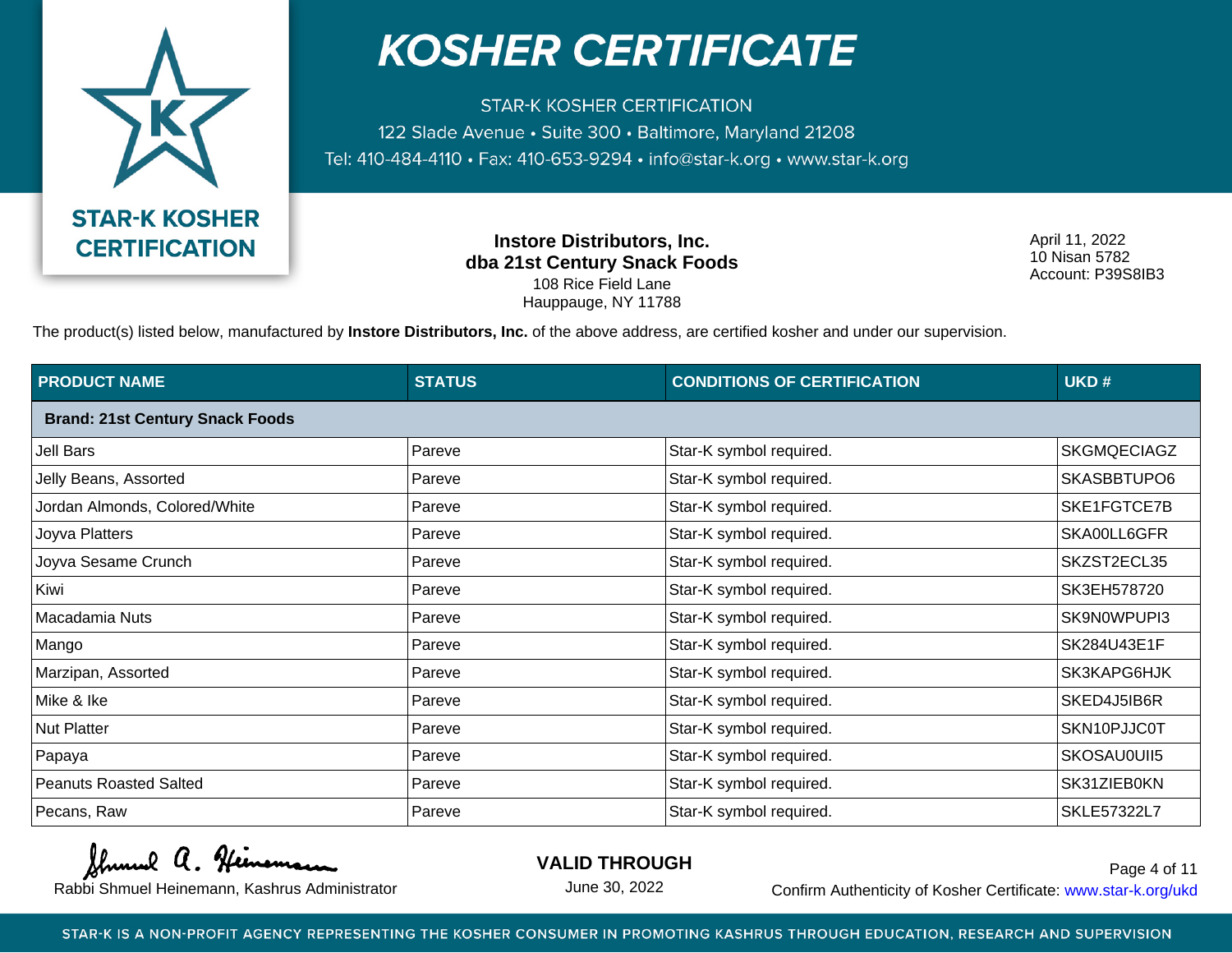

**STAR-K KOSHER CERTIFICATION** 122 Slade Avenue • Suite 300 • Baltimore, Maryland 21208 Tel: 410-484-4110 · Fax: 410-653-9294 · info@star-k.org · www.star-k.org

> **Instore Distributors, Inc. dba 21st Century Snack Foods** 108 Rice Field Lane Hauppauge, NY 11788

April 11, 2022 10 Nisan 5782 Account: P39S8IB3

The product(s) listed below, manufactured by **Instore Distributors, Inc.** of the above address, are certified kosher and under our supervision.

| <b>PRODUCT NAME</b>                            | <b>STATUS</b> | <b>CONDITIONS OF CERTIFICATION</b> | UKD#               |
|------------------------------------------------|---------------|------------------------------------|--------------------|
| <b>Brand: 21st Century Snack Foods</b>         |               |                                    |                    |
| Pepitas                                        | Pareve        | Star-K symbol required.            | SKVQXGN6GF5        |
| Pignoli Nuts                                   | Pareve        | Star-K symbol required.            | SK3DLBR07LQ        |
| Pineapple Rings                                | Pareve        | Star-K symbol required.            | SK90P01ZLIJ        |
| Pistachio Nuts, Salted/Unsalted                | Pareve        | Star-K symbol required.            | SKD8S41IB1O        |
| <b>Pitted Prunes</b>                           | Pareve        | Star-K symbol required.            | <b>SKJFWAWBTTW</b> |
| Pumpkin Seeds, Salted/Unsalted                 | Pareve        | Star-K symbol required.            | SKIYWRH6WPC        |
| Soy Nuts, Salted/Unsalted                      | Pareve        | Star-K symbol required.            | SK2LZZZ53F3        |
| Sunflower Seeds, Raw                           | Pareve        | Star-K symbol required.            | SKM1PMDQICY        |
| Sunflower Seeds, Salted/Unsalted               | Pareve        | Star-K symbol required.            | SKCG6SAN7V0        |
| Walnuts                                        | Pareve        | Star-K symbol required.            | SKIMAZ5HPN9        |
| <b>Brand: Bolla Markets - Healthy Cravings</b> |               |                                    |                    |
| Almond Raisin & Nut Mix                        | Pareve        | Star-K symbol required.            | SKAE0FIDXT8        |
| Almond Raw                                     | Pareve        | Star-K symbol required.            | SKAV6DDNQKR        |

Shumud a. Heinema

**VALID THROUGH**

June 30, 2022

Rabbi Shmuel Heinemann, Kashrus Administrator **Confirm Authenticity of Kosher Certificate:** www.star-k.org/ukd Page 5 of 11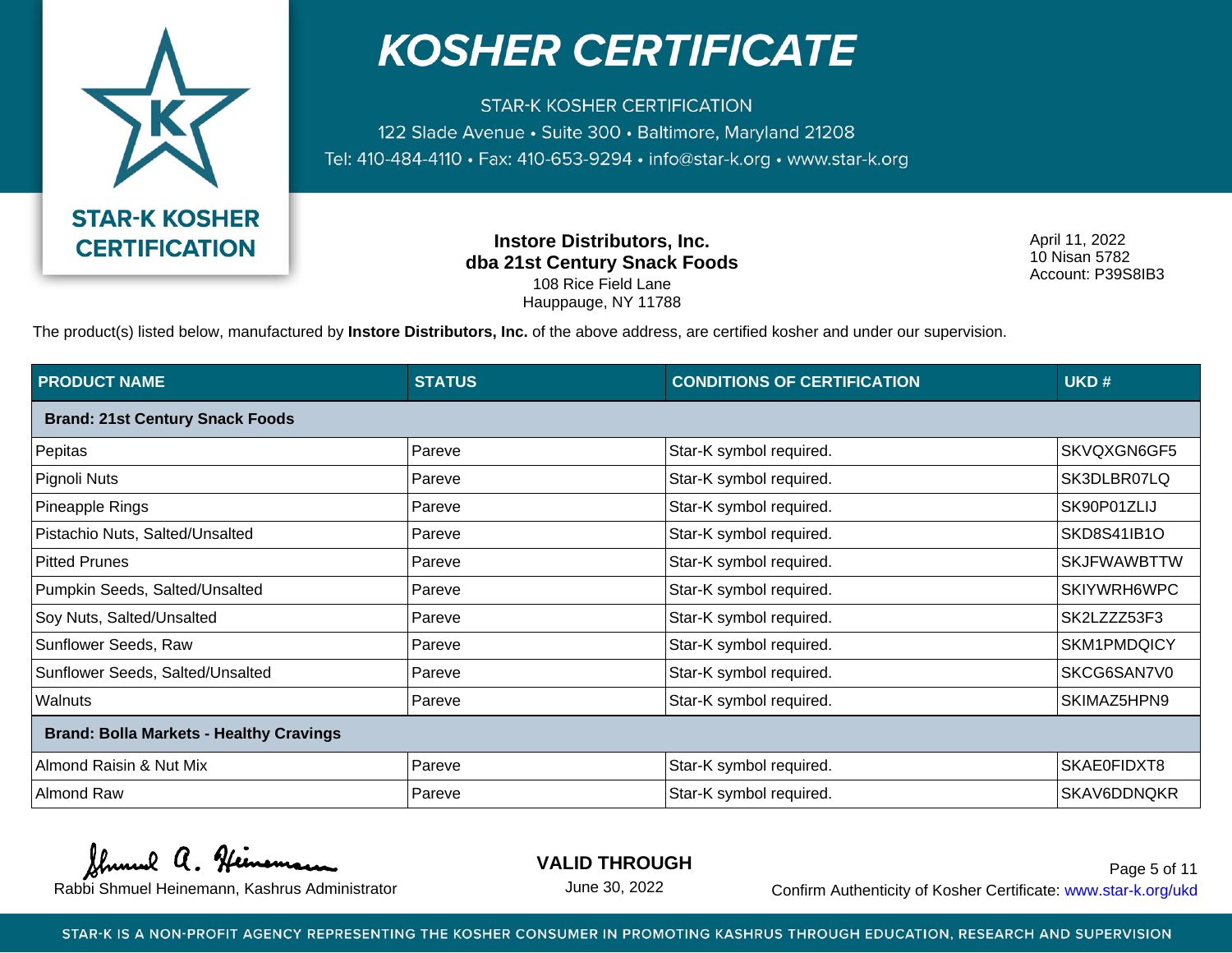

**STAR-K KOSHER CERTIFICATION** 122 Slade Avenue • Suite 300 • Baltimore, Maryland 21208 Tel: 410-484-4110 · Fax: 410-653-9294 · info@star-k.org · www.star-k.org

> **Instore Distributors, Inc. dba 21st Century Snack Foods** 108 Rice Field Lane Hauppauge, NY 11788

April 11, 2022 10 Nisan 5782 Account: P39S8IB3

The product(s) listed below, manufactured by **Instore Distributors, Inc.** of the above address, are certified kosher and under our supervision.

| <b>PRODUCT NAME</b>                            | <b>STATUS</b> | <b>CONDITIONS OF CERTIFICATION</b> | UKD#               |
|------------------------------------------------|---------------|------------------------------------|--------------------|
| <b>Brand: Bolla Markets - Healthy Cravings</b> |               |                                    |                    |
| Almond Roasted No Salt                         | Pareve        | Star-K symbol required.            | SK07ZB0W7B4        |
| <b>Almond Roasted Salt</b>                     | Pareve        | Star-K symbol required.            | SKD2R4HNJXY        |
| Apricot                                        | Pareve        | Star-K symbol required.            | SKDH7QCE1QL        |
| Banana Chips                                   | Pareve        | Star-K symbol required.            | SKVUY04INXE        |
| <b>Berry Mix</b>                               | Pareve        | Star-K symbol required.            | SK1I45MFW2X        |
| Cashew Roasted No Salt                         | Pareve        | Star-K symbol required.            | SKXIVU008RH        |
| <b>Cashew Roasted Salt</b>                     | Pareve        | Star-K symbol required.            | SKRVSH40EA7        |
| <b>Ginger Slice</b>                            | Pareve        | Star-K symbol required.            | SK0X3KVQFK2        |
| Green pea                                      | Pareve        | Star-K symbol required.            | SKITCZ5ZF2B        |
| Green Pea Wasabi                               | Pareve        | Star-K symbol required.            | SKG2ZG8DQMC        |
| Mango                                          | Pareve        | Star-K symbol required.            | SKSGFQ1JPH3        |
| Mix Nut Deluxe R No Salt                       | Pareve        | Star-K symbol required.            | <b>SKFWK0XNQKB</b> |
| Mix Nut Deluxe R Salt                          | Pareve        | Star-K symbol required.            | <b>SKYDBWMTWCQ</b> |
| Omega energy Mix                               | Pareve        | Star-K symbol required.            | SK5QKUDKIVN        |

Shumud a. Heinema

**VALID THROUGH**

June 30, 2022

Rabbi Shmuel Heinemann, Kashrus Administrator **Confirm Authenticity of Kosher Certificate:** www.star-k.org/ukd Page 6 of 11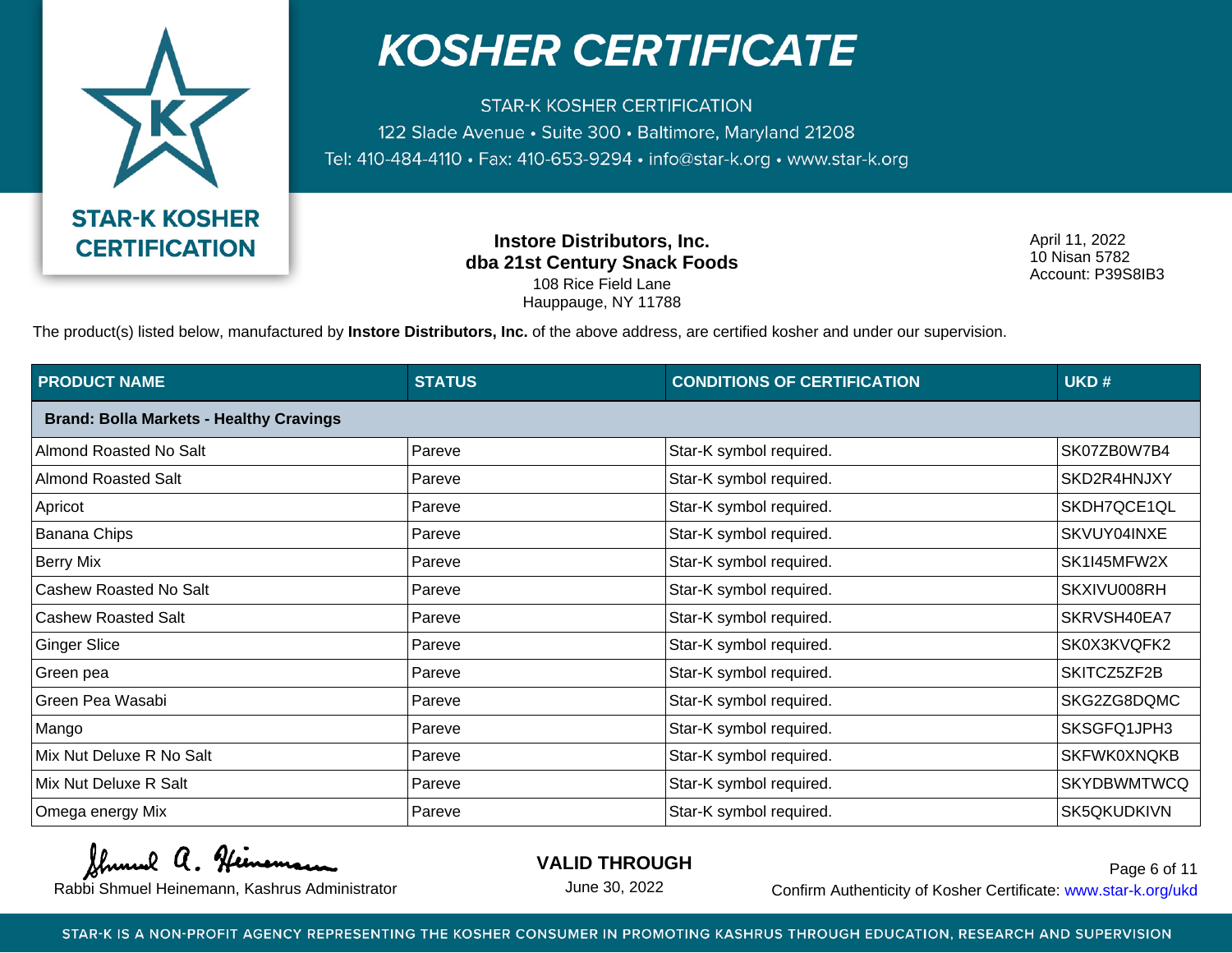

**STAR-K KOSHER CERTIFICATION** 122 Slade Avenue • Suite 300 • Baltimore, Maryland 21208 Tel: 410-484-4110 · Fax: 410-653-9294 · info@star-k.org · www.star-k.org

> **Instore Distributors, Inc. dba 21st Century Snack Foods** 108 Rice Field Lane Hauppauge, NY 11788

April 11, 2022 10 Nisan 5782 Account: P39S8IB3

The product(s) listed below, manufactured by **Instore Distributors, Inc.** of the above address, are certified kosher and under our supervision.

| <b>PRODUCT NAME</b>                            | <b>STATUS</b> | <b>CONDITIONS OF CERTIFICATION</b> | UKD#               |
|------------------------------------------------|---------------|------------------------------------|--------------------|
| <b>Brand: Bolla Markets - Healthy Cravings</b> |               |                                    |                    |
| Papaya                                         | Pareve        | Star-K symbol required.            | <b>SKW211KY41W</b> |
| <b>Peanuts Roasted Salted</b>                  | Pareve        | Star-K symbol required.            | SKCDDADCA0A        |
| Pineapple                                      | Pareve        | Star-K symbol required.            | SKMFABBU74Q        |
| Pistachios Roasted No Salt                     | Pareve        | Star-K symbol required.            | SK2DXK2E8MP        |
| <b>Pistachios Roasted Salted</b>               | Pareve        | Star-K symbol required.            | SKCJU4VP044        |
| Prunes                                         | Pareve        | Star-K symbol required.            | SK5MKIKIDVX        |
| <b>Wholesome Deluxe Mix</b>                    | Pareve        | Star-K symbol required.            | SKLJRMZ6C8P        |
| <b>Brand: Treats &amp; Sweets</b>              |               |                                    |                    |
| Chocolate Platter                              | Pareve        | Star-K symbol required.            | SKL1KBA3I63        |
| Large Fruit Platter                            | Pareve        | Star-K symbol required.            | <b>SKSVPMGQXAR</b> |
| Large Nut Platter                              | Pareve        | Star-K symbol required.            | SKTMVQ28VS8        |
| Brand: Western Beef - Farm Fresh               |               |                                    |                    |
| Almond Raisin & Nut Mix                        | Pareve        | Star-K symbol required.            | SKLVRJT1NGM        |

Shumul a. Heineman

**VALID THROUGH**

June 30, 2022

Rabbi Shmuel Heinemann, Kashrus Administrator **Confirm Authenticity of Kosher Certificate:** www.star-k.org/ukd Page 7 of 11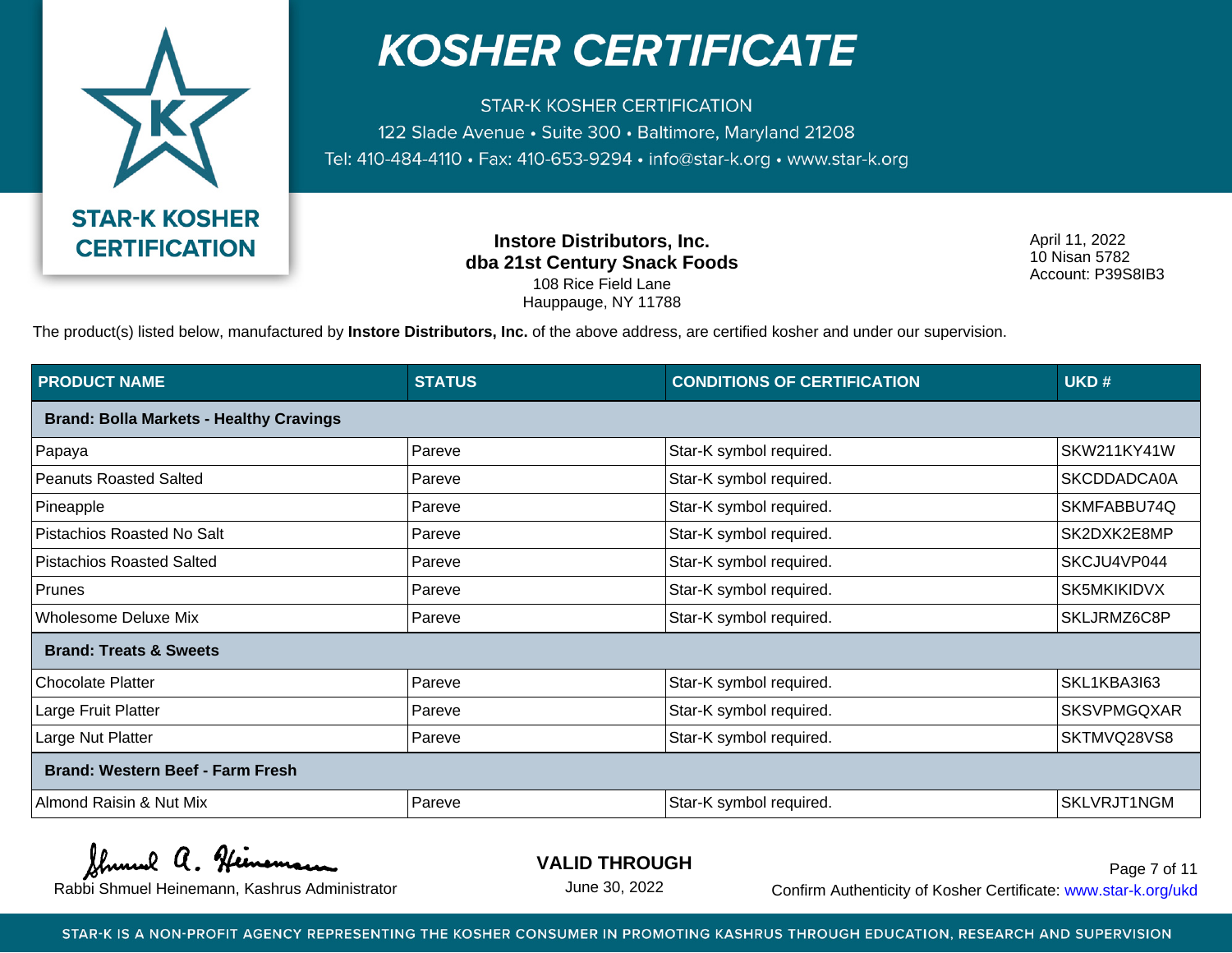

**STAR-K KOSHER CERTIFICATION** 122 Slade Avenue • Suite 300 • Baltimore, Maryland 21208 Tel: 410-484-4110 · Fax: 410-653-9294 · info@star-k.org · www.star-k.org

> **Instore Distributors, Inc. dba 21st Century Snack Foods** 108 Rice Field Lane Hauppauge, NY 11788

April 11, 2022 10 Nisan 5782 Account: P39S8IB3

The product(s) listed below, manufactured by **Instore Distributors, Inc.** of the above address, are certified kosher and under our supervision.

| <b>PRODUCT NAME</b>                     | <b>STATUS</b> | <b>CONDITIONS OF CERTIFICATION</b> | UKD#        |
|-----------------------------------------|---------------|------------------------------------|-------------|
| <b>Brand: Western Beef - Farm Fresh</b> |               |                                    |             |
| Almonds Raw                             | Pareve        | Star-K symbol required.            | SKVC8TVWNJ2 |
| Almonds Roasted No Salt                 | Pareve        | Star-K symbol required.            | SK7E5LJJY0L |
| <b>Almonds Roasted Salt</b>             | Pareve        | Star-K symbol required.            | SKLVT8RB8GV |
| <b>Almonds Sliced</b>                   | Pareve        | Star-K symbol required.            | SK8T0MSD4KQ |
| <b>Almonds Slivered</b>                 | Pareve        | Star-K symbol required.            | SKS6PF5NFYE |
| Apricot                                 | Pareve        | Star-K symbol required.            | SKVPIZAIUN1 |
| Banana Chips                            | Pareve        | Star-K symbol required.            | SKX22MWVTJL |
| <b>Brazil Nuts</b>                      | Pareve        | Star-K symbol required.            | SKVL1PMSLQ5 |
| <b>Brittle Honey Crunch</b>             | Pareve        | Star-K symbol required.            | SKYFCRVANZ1 |
| <b>Brittle Peanut Crunch</b>            | Pareve        | Star-K symbol required.            | SK7Z3JJ7GTN |
| <b>Brittle Sesame Crunch</b>            | Pareve        | Star-K symbol required.            | SK3Z7GK837S |
| Cashew Roasted No Salt                  | Pareve        | Star-K symbol required.            | SKQNTI7ARZG |
| <b>Cashew Roasted Salt</b>              | Pareve        | Star-K symbol required.            | SKV7DPEGURJ |
| <b>Chocolate Non Pariels</b>            | Pareve        | Star-K symbol required.            | SKB1ZLUB04H |

Shumud a. Heinema

**VALID THROUGH**

June 30, 2022

Rabbi Shmuel Heinemann, Kashrus Administrator **Confirm Authenticity of Kosher Certificate:** www.star-k.org/ukd Page 8 of 11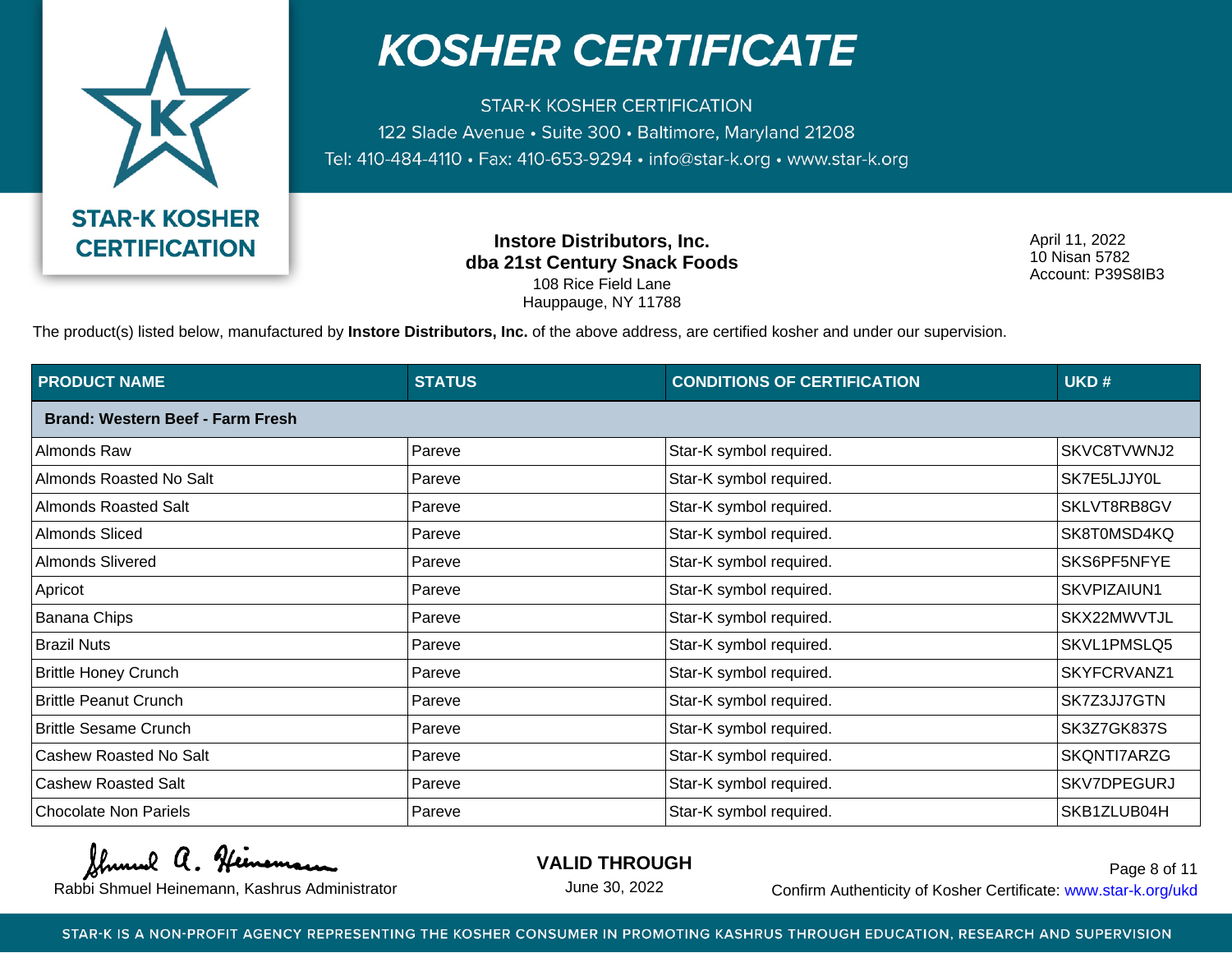

**STAR-K KOSHER CERTIFICATION** 122 Slade Avenue · Suite 300 · Baltimore, Maryland 21208 Tel: 410-484-4110 · Fax: 410-653-9294 · info@star-k.org · www.star-k.org

> **Instore Distributors, Inc. dba 21st Century Snack Foods** 108 Rice Field Lane Hauppauge, NY 11788

April 11, 2022 10 Nisan 5782 Account: P39S8IB3

The product(s) listed below, manufactured by **Instore Distributors, Inc.** of the above address, are certified kosher and under our supervision.

| <b>PRODUCT NAME</b>                     | <b>STATUS</b> | <b>CONDITIONS OF CERTIFICATION</b> | UKD#               |
|-----------------------------------------|---------------|------------------------------------|--------------------|
| <b>Brand: Western Beef - Farm Fresh</b> |               |                                    |                    |
| Cranberries                             | Pareve        | Star-K symbol required.            | SKUCLUXNX05        |
| <b>Flax Seeds</b>                       | Pareve        | Star-K symbol required.            | SKYPYJ84ARS        |
| Fruit & Nut Mix                         | Pareve        | Star-K symbol required.            | SKM4MT5KM6W        |
| <b>Ginger Slice</b>                     | Pareve        | Star-K symbol required.            | SKZRSH5LAQZ        |
| Green Pea                               | Pareve        | Star-K symbol required.            | SK11W7N00ST        |
| Green Pea Wasabi                        | Pareve        | Star-K symbol required.            | SK5BMD6VC72        |
| Jordan Almond                           | Pareve        | Star-K symbol required.            | SK7AFMXK8IV        |
| Kiwi                                    | Pareve        | Star-K symbol required.            | SKRPKUT1QUH        |
| Mango                                   | Pareve        | Star-K symbol required.            | SKVCQ6FD66W        |
| Mix Nut Deluxe R No Salt                | Pareve        | Star-K symbol required.            | SKQ06Z0B5UL        |
| Mix Nut Deluxe R Salt                   | Pareve        | Star-K symbol required.            | SKU6I2YKDF0        |
| Omega Energy Mix                        | Pareve        | Star-K symbol required.            | <b>SKQ0CMNLCMN</b> |
| Papaya                                  | Pareve        | Star-K symbol required.            | SKHDJ3IND34        |
| Peanut Roasted No Salt                  | Pareve        | Star-K symbol required.            | SKFPGUN6S16        |

Shumud a. Heinema

**VALID THROUGH**

June 30, 2022

Rabbi Shmuel Heinemann, Kashrus Administrator **Confirm Authenticity of Kosher Certificate:** www.star-k.org/ukd Page 9 of 11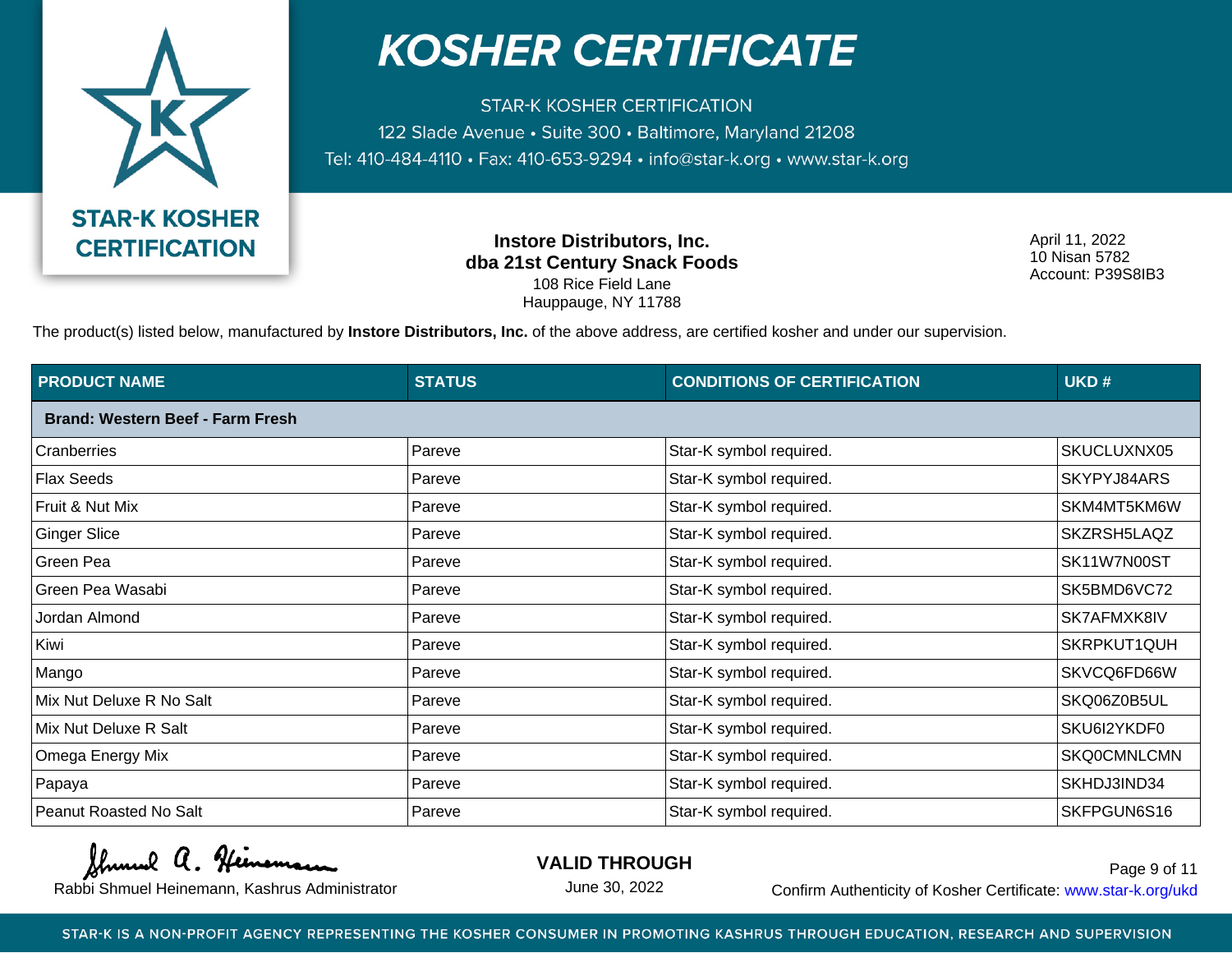

**STAR-K KOSHER CERTIFICATION** 122 Slade Avenue · Suite 300 · Baltimore, Maryland 21208 Tel: 410-484-4110 · Fax: 410-653-9294 · info@star-k.org · www.star-k.org

> **Instore Distributors, Inc. dba 21st Century Snack Foods** 108 Rice Field Lane Hauppauge, NY 11788

April 11, 2022 10 Nisan 5782 Account: P39S8IB3

The product(s) listed below, manufactured by **Instore Distributors, Inc.** of the above address, are certified kosher and under our supervision.

| <b>PRODUCT NAME</b>                     | <b>STATUS</b> | <b>CONDITIONS OF CERTIFICATION</b> | UKD#        |
|-----------------------------------------|---------------|------------------------------------|-------------|
| <b>Brand: Western Beef - Farm Fresh</b> |               |                                    |             |
| <b>Peanut Roasted Salt</b>              | Pareve        | Star-K symbol required.            | SKATFHBBHN6 |
| Pecan                                   | Pareve        | Star-K symbol required.            | SK6I8PYGHUZ |
| Pepitas                                 | Pareve        | Star-K symbol required.            | SK6JS3LIAFH |
| Pine Nuts                               | Pareve        | Star-K symbol required.            | SKBFHV45IGA |
| Pineapple                               | Pareve        | Star-K symbol required.            | SKHB6R1WCYA |
| Pistachio Roasted No Salt               | Pareve        | Star-K symbol required.            | SKZ5AW0FCQF |
| <b>Pistachio Roasted Salt</b>           | Pareve        | Star-K symbol required.            | SKBM6BHZIXH |
| Prunes                                  | Pareve        | Star-K symbol required.            | SK3JK6YUIFA |
| <b>Raisins Black</b>                    | Pareve        | Star-K symbol required.            | SK7NS6ZUSD8 |
| Raisins Golden                          | Pareve        | Star-K symbol required.            | SKRCIA6CN7H |
| Soy Health Mix                          | Pareve        | Star-K symbol required.            | SKVV4PM7Q2J |
| Soybean Roasted No Salt                 | Pareve        | Star-K symbol required.            | SKR1NCB0HLM |
| Soybean Roasted Salt                    | Pareve        | Star-K symbol required.            | SKYQNS8GVNS |
| <b>Sunflower Roasted No Salt</b>        | Pareve        | Star-K symbol required.            | SK286SLHX8Q |

Shumul a. Heineman

**VALID THROUGH**

June 30, 2022

Rabbi Shmuel Heinemann, Kashrus Administrator **Confirm Authenticity of Kosher Certificate:** www.star-k.org/ukd Page 10 of 11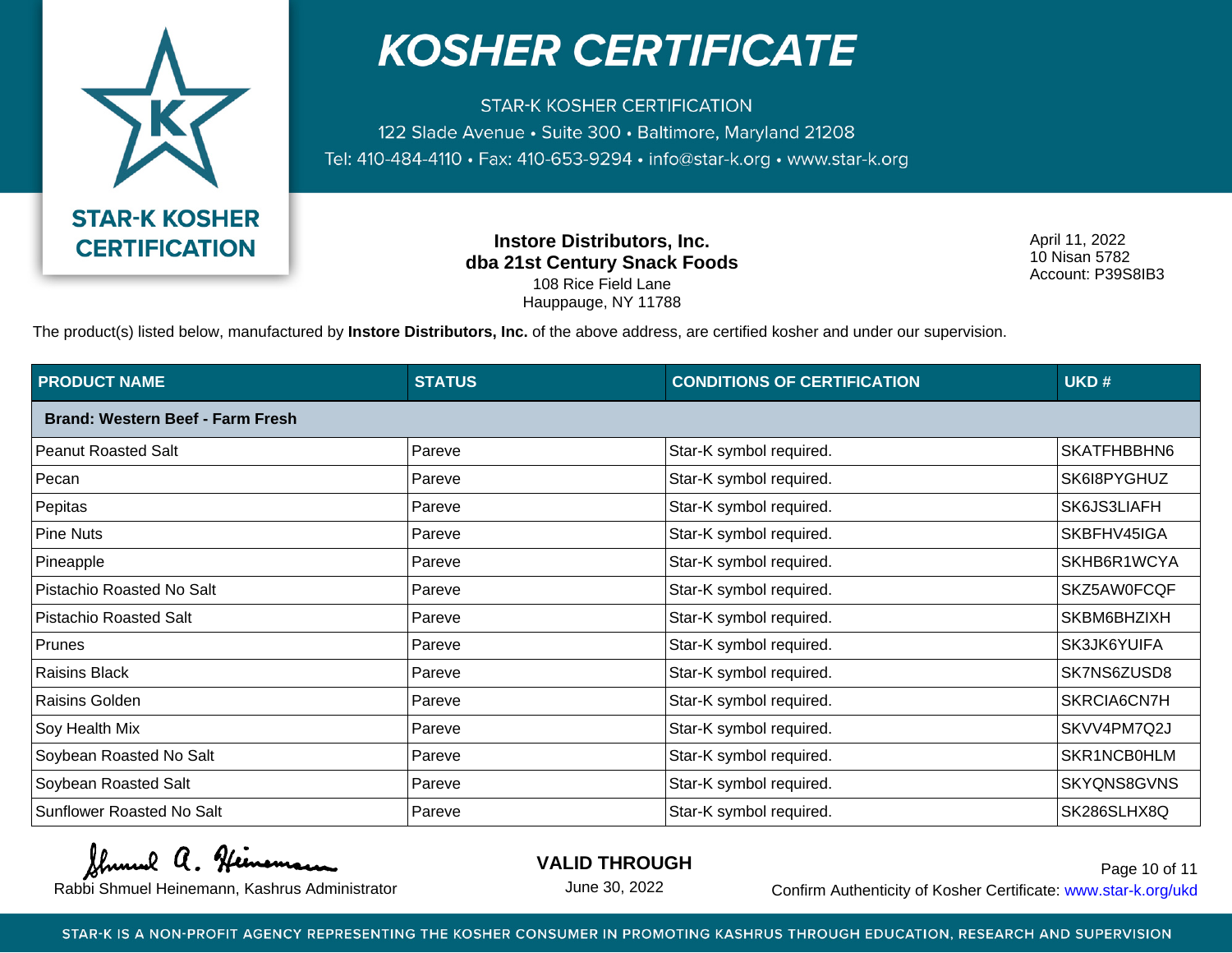

**STAR-K KOSHER CERTIFICATION** 122 Slade Avenue · Suite 300 · Baltimore, Maryland 21208 Tel: 410-484-4110 · Fax: 410-653-9294 · info@star-k.org · www.star-k.org

> **Instore Distributors, Inc. dba 21st Century Snack Foods** 108 Rice Field Lane Hauppauge, NY 11788

April 11, 2022 10 Nisan 5782 Account: P39S8IB3

The product(s) listed below, manufactured by **Instore Distributors, Inc.** of the above address, are certified kosher and under our supervision.

| <b>PRODUCT NAME</b>                     | <b>STATUS</b> | <b>CONDITIONS OF CERTIFICATION</b> | UKD#               |
|-----------------------------------------|---------------|------------------------------------|--------------------|
| <b>Brand: Western Beef - Farm Fresh</b> |               |                                    |                    |
| Sunflower Roasted Salt                  | Pareve        | Star-K symbol required.            | SKJZTGQITNB        |
| Sunflower Seed Raw                      | Pareve        | Star-K symbol required.            | ISKW7TH4U4SR       |
| Walnuts                                 | Pareve        | Star-K symbol required.            | SKJZ0AM2GRW        |
| Wholesome Deluxe Mix                    | Pareve        | Star-K symbol required.            | <b>SKDTFBPZT5G</b> |

Shumul a. Heineman

**VALID THROUGH**

June 30, 2022

Rabbi Shmuel Heinemann, Kashrus Administrator **Confirm Authenticity of Kosher Certificate:** www.star-k.org/ukd Page 11 of 11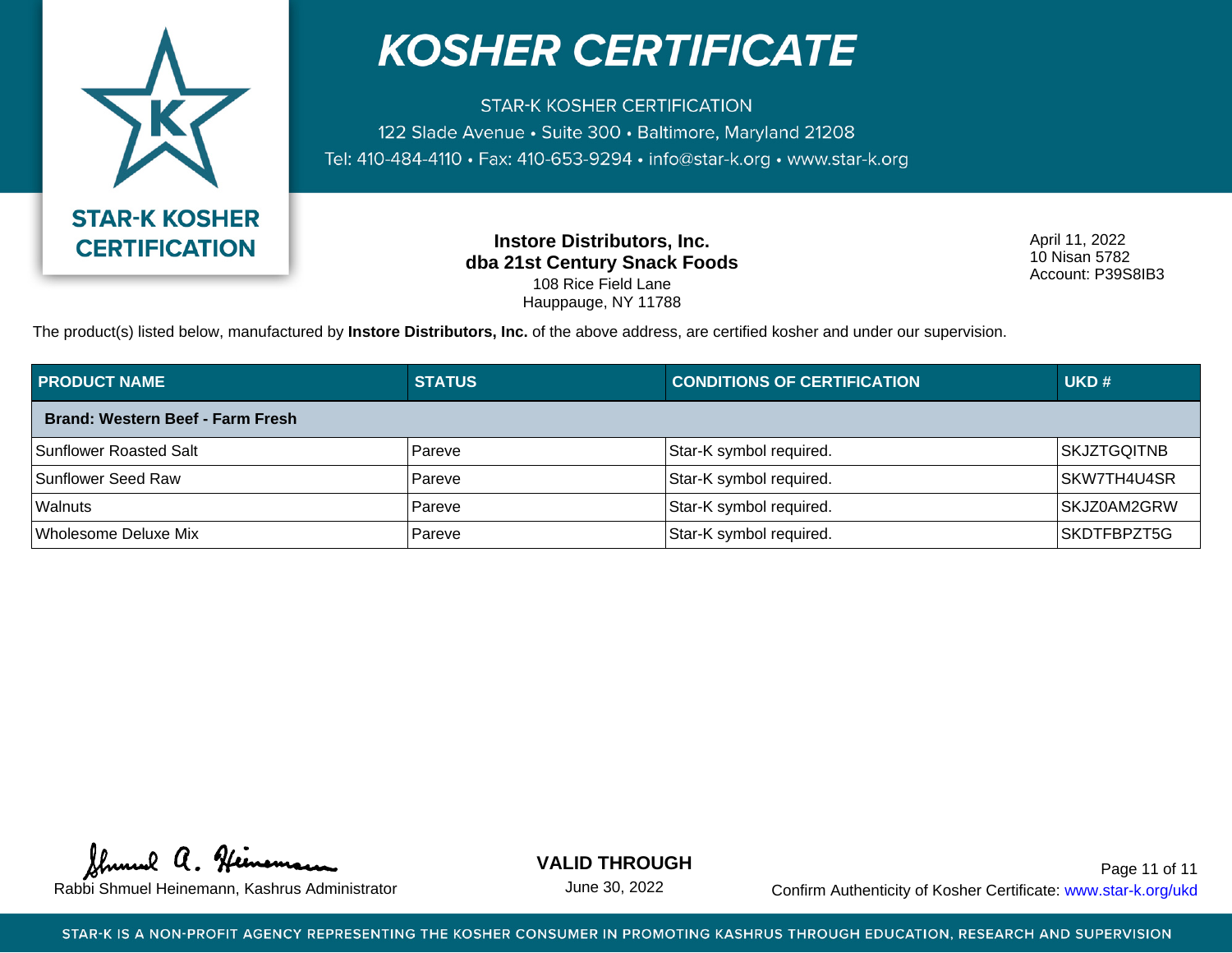

**STAR-D KOSHER CERTIFICATION** 122 Slade Avenue · Suite 300 · Baltimore, Maryland 21208 Tel: 410-484-4110 · Fax: 410-653-9294 · info@star-k.org · www.star-k.org

> **Instore Distributors, Inc. dba 21st Century Snack Foods** 108 Rice Field Lane Hauppauge, NY 11788

April 11, 2022 10 Nisan 5782 Account: P39S8IB3

The product(s) listed below, manufactured by **Instore Distributors, Inc.** of the above address, are certified kosher and under our supervision.

| <b>PRODUCT NAME</b>                    | <b>STATUS</b>             | <b>CONDITIONS OF CERTIFICATION</b> | UKD#               |
|----------------------------------------|---------------------------|------------------------------------|--------------------|
| <b>Brand: 21st Century Snack Foods</b> |                           |                                    |                    |
| <b>Candy Platters</b>                  | Dairy; Non-Cholov Yisroel | Star-D symbol required.            | SKVO1DITWO4        |
| Hot Cajun Corn Sticks                  | Dairy; Non-Cholov Yisroel | Star-D symbol required.            | SKAGM7HOSPQ        |
| Hot Cajun Mix                          | Dairy; Non-Cholov Yisroel | Star-D symbol required.            | SK67YZ0TN06        |
| Malt Balls                             | Dairy; Non-Cholov Yisroel | Star-D symbol required.            | SKFU42KN7AB        |
| Milk Chocolate Break Up                | Dairy; Non-Cholov Yisroel | Star-D symbol required.            | SKQKM6Y4C6R        |
| Milk Chocolate Bridge Mix              | Dairy; Non-Cholov Yisroel | Star-D symbol required.            | <b>SKX8A01I30F</b> |
| <b>Milk Chocolate Cashews</b>          | Dairy; Non-Cholov Yisroel | Star-D symbol required.            | SKTCZJH581H        |
| Milk Chocolate Covered Almonds         | Dairy; Non-Cholov Yisroel | Star-D symbol required.            | SKSEVYIUI7N        |
| Milk Chocolate Covered Peanuts         | Dairy; Non-Cholov Yisroel | Star-D symbol required.            | SKRYVF2PL33        |
| Milk Chocolate Covered Raisins         | Dairy; Non-Cholov Yisroel | Star-D symbol required.            | SK1D1QY1SFG        |
| Milk Chocolate Non- Pareils, Rainbow   | Dairy; Non-Cholov Yisroel | Star-D symbol required.            | SKSSVKU7FF6        |
| Milk Chocolate Non- Pareils, White     | Dairy; Non-Cholov Yisroel | Star-D symbol required.            | SKGCCRXMU3Z        |
| Milk Chocolate Peanuts, Sugar Free     | Dairy; Non-Cholov Yisroel | Star-D symbol required.            | SKS6SO3TW4Q        |
| Milk Chocolate Raisins, Sugar Free     | Dairy; Non-Cholov Yisroel | Star-D symbol required.            | SKTMS7JZT8A        |

Rephtale Burnotein

**VALID THROUGH**

June 30, 2022

Rabbi Naphtali Burnstein, The Confirm Authenticity of Kosher Certificate: www.star-k.org/ukd Page 1 of 3

STAR-D KOSHER SUPERVISION OF THE NATIONAL COUNCIL OF YOUNG ISRAEL, A PROJECT IN AFFILIATION WITH STAR-K KOSHER CERTIFICATION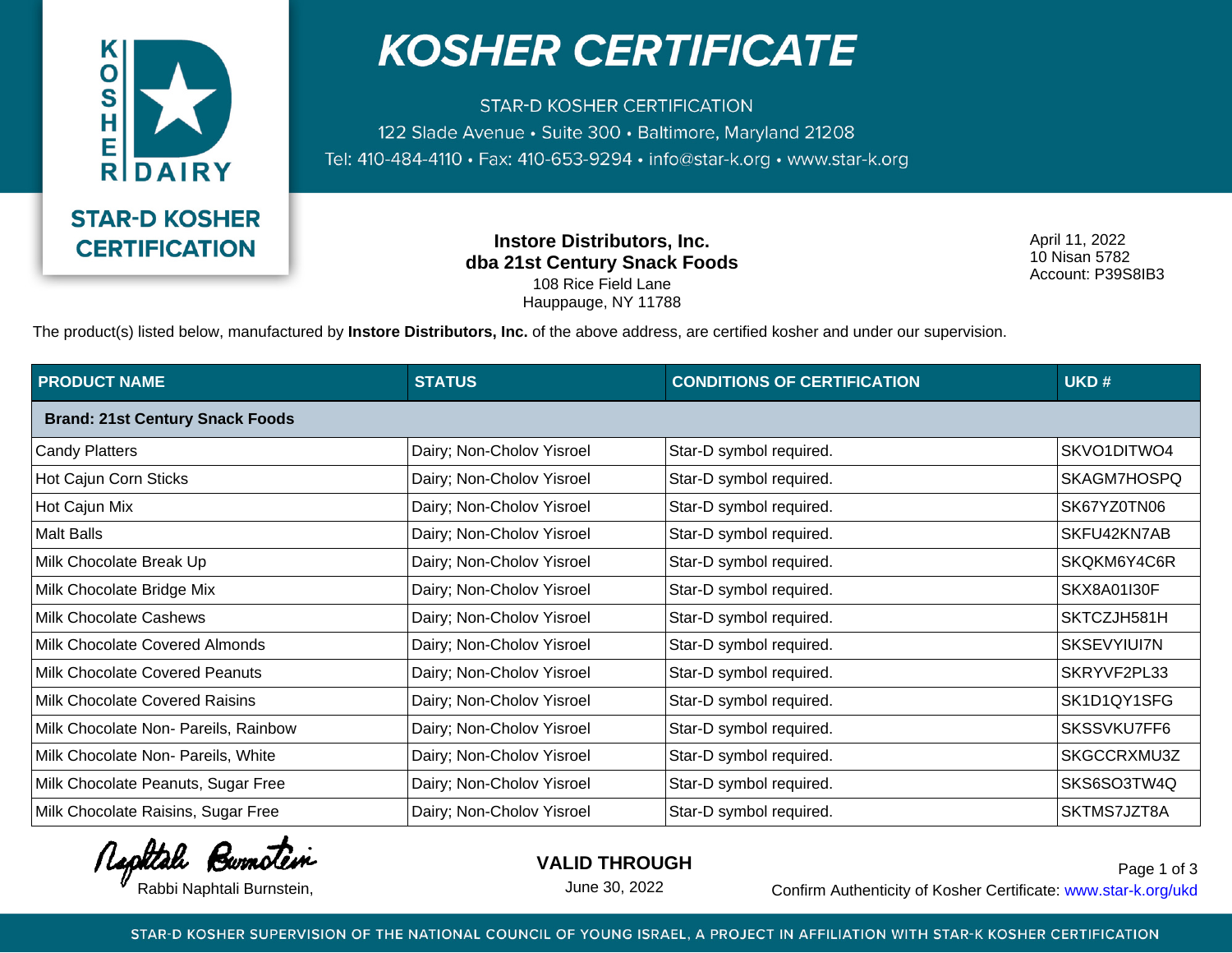

**STAR-D KOSHER CERTIFICATION** 122 Slade Avenue · Suite 300 · Baltimore, Maryland 21208 Tel: 410-484-4110 · Fax: 410-653-9294 · info@star-k.org · www.star-k.org

> **Instore Distributors, Inc. dba 21st Century Snack Foods** 108 Rice Field Lane Hauppauge, NY 11788

April 11, 2022 10 Nisan 5782 Account: P39S8IB3

The product(s) listed below, manufactured by **Instore Distributors, Inc.** of the above address, are certified kosher and under our supervision.

| <b>PRODUCT NAME</b>                            | <b>STATUS</b>             | <b>CONDITIONS OF CERTIFICATION</b> | UKD#               |  |
|------------------------------------------------|---------------------------|------------------------------------|--------------------|--|
| <b>Brand: 21st Century Snack Foods</b>         |                           |                                    |                    |  |
| <b>Nut Platters</b>                            | Dairy; Non-Cholov Yisroel | Star-D symbol required.            | SKUQ0CNI3G0        |  |
| Party Mix (M&M)                                | Dairy; Non-Cholov Yisroel | Star-D symbol required.            | SKTYE0VO0AD        |  |
| Party Mix Platters                             | Dairy; Non-Cholov Yisroel | Star-D symbol required.            | SKB9CU8ZLSQ        |  |
| Peanuts, Sugar Toasted                         | Dairy; Non-Cholov Yisroel | Star-D symbol required.            | SKJRLE8HPSC        |  |
| Yogurt Mini Pretzels                           | Dairy; Non-Cholov Yisroel | Star-D symbol required.            | SK7EQZCUU9I        |  |
| <b>Yogurt Peanuts</b>                          | Dairy; Non-Cholov Yisroel | Star-D symbol required.            | SKLSUK7CT87        |  |
| <b>Yogurt Raisins</b>                          | Dairy; Non-Cholov Yisroel | Star-D symbol required.            | SKF5QVWCECF        |  |
| <b>Brand: Bolla Markets - Healthy Cravings</b> |                           |                                    |                    |  |
| Party Mix                                      | Dairy; Non-Cholov Yisroel | Star-D symbol required.            | <b>SKIZQVESAZE</b> |  |
| <b>Brand: Western Beef - Farm Fresh</b>        |                           |                                    |                    |  |
| Milk Chocolate Almonds                         | Dairy; Non-Cholov Yisroel | Star-D symbol required.            | SKTPFQKQ21X        |  |
| Milk Chocolate Peanuts                         | Dairy; Non-Cholov Yisroel | Star-D symbol required.            | SKTR4CWWRM7        |  |
| <b>Milk Chocolate Raisins</b>                  | Dairy; Non-Cholov Yisroel | Star-D symbol required.            | SKBVF1SPZIT        |  |

Rephtale Burnotein

**VALID THROUGH**

June 30, 2022

Rabbi Naphtali Burnstein, The Confirm Authenticity of Kosher Certificate: www.star-k.org/ukd Page 2 of 3

STAR-D KOSHER SUPERVISION OF THE NATIONAL COUNCIL OF YOUNG ISRAEL, A PROJECT IN AFFILIATION WITH STAR-K KOSHER CERTIFICATION